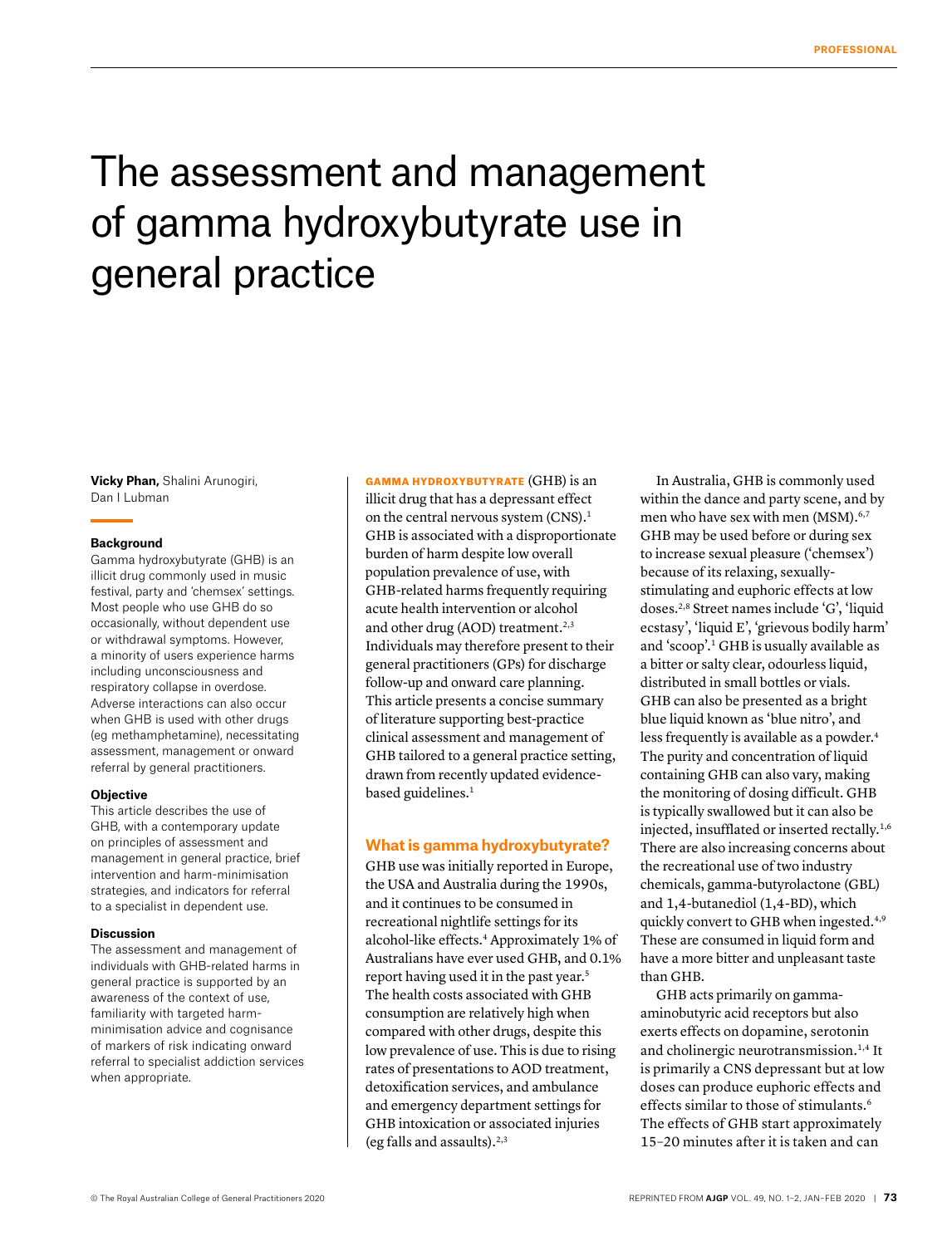last up to four hours.<sup>10,11</sup> Individuals typically take small doses of GHB multiple times in a session, as it has a half-life of only 20–30 minutes. People who are dependent on GHB are likely to use GHB more regularly (eg every four hours) and over prolonged periods.<sup>12</sup> Individuals who use GHB also tend to concurrently use other drugs, including alcohol, amphetamine-type stimulants (eg methamphetamine), ketamine and cannabis.4 This is significant because GHB's main risk is its potential for overdose, particularly when taken with other CNS depressant drugs.1,6,11 Use of GHB with other drugs also leads to an increased risk for withdrawal complications.1

# **Intoxication, dependence and withdrawal**

Desired effects of GHB intoxication include euphoria, relaxation, increased libido, sociability and reduced inhibitions.4,10,13–15 Negative effects include amnesia, drowsiness, confusion, tremor, bradycardia, vomiting, diarrhoea, urinary incontinence, agitation, anxiety, paranoia and psychosis.<sup>1,2,6,8</sup> When GHB is used in conjunction with a stimulant (eg methamphetamine), the risk of experiencing a seizure increases.<sup>1</sup>

Overdoses are common among people who use GHB, partly because of its steep dose–response curve, which means that there is a small difference between the amount of GHB required to become intoxicated and the amount of GHB that can result in overdose.6,16 In an Australian study of 76 people who used GHB, half had a history of overdose during which they lost consciousness.2 Overdoses typically occur as a consequence of using large concentrations of GHB over a short period, or when GHB is used in combination with other CNS depressants (eg alcohol or benzodiazepines).1,6,11 Symptoms of a GHB overdose include shallow or irregular breathing, confusion, hallucinations, agitation, seizures, blackouts, coma and death.1,6 The usual clinical course following a GHB overdose – if other sedative hypnotics were not concurrently used – is rapid, spontaneous awakening from GHB-induced loss of consciousness or coma.6 CNS depression usually persists for 1–3 hours, with individuals typically making a full and uneventful recovery within  $4-8$  hours.<sup>6,17-20</sup>

The symptoms of GHB withdrawal (Table 1) are similar to those of alcohol withdrawal but with a more sudden onset within the first 24 hours of cessation.<sup>6,11</sup> Withdrawal symptoms are typically most pronounced on the first day and

can persist for up to two weeks, with symptoms waxing and waning during this time.<sup>6</sup> While withdrawal symptoms can be self-limiting for some patients, a minority of individuals are at risk of a more severe GHB withdrawal that can progress to delirium.<sup>1</sup> Delirium is more likely for individuals who use GHB more frequently in large amounts or concurrently with stimulants or other CNS depressants.<sup>1,6,21</sup> GHB withdrawal can occur after as little as 2–3 months of use, or following even shorter time frames where there has been high-frequency use (eg every 30 minutes to every three hours).<sup>6,21</sup> Doses as low as 18 g/day have been associated with the manifestation of withdrawal symptoms.21

GHB dependence is suggested by daily use multiple times throughout the day, waking overnight to use GHB, symptoms of withdrawal on days of abstinence and using other drugs to prevent GHB withdrawal symptoms. A tool to screen for dependence is provided in Table 2.<sup>22</sup>

# **Assessing gamma hydroxybutyrate use**

The majority of people who use GHB do so in an occasional, recreational pattern of use, and may not present with symptoms of dependence or withdrawal. Therefore, a thorough assessment (refer to Table 2) is necessary to determine how to appropriately offer tailored advice, ranging from education, harm reduction and brief intervention for most individuals, to a management plan involving referral options for those with symptoms of dependence.<sup>22</sup> It is recommended to specifically ask about other drug use, particularly concurrent CNS depressant use, which can complicate management. Individuals benefiting from referral to specialist AOD services include those with risk factors for complex withdrawal, such as previous complicated withdrawal, and frequent and high dose GHB use.<sup>1,6</sup>

# **Managing gamma hydroxybutyrate use**

**Brief intervention**

All individuals presenting with GHB use may benefit from a brief intervention

## **Table 1. Symptoms of gamma hydroxybutyrate withdrawal1,6**

| <b>Withdrawal stage</b>                                    | <b>Symptoms</b>                                                                                                                                                                                           |
|------------------------------------------------------------|-----------------------------------------------------------------------------------------------------------------------------------------------------------------------------------------------------------|
| Less than 24 hours since last<br>gamma hydroxybutyrate use | Insomnia<br>Anxiety<br>Restlessness<br>Tremor<br>Sweating<br>Tachycardia<br>Nausea<br>Vomiting                                                                                                            |
| More than 24 hours since last<br>gamma hydroxybutyrate use | Transient tachycardia and hypertension<br>Agitation and combativeness<br>Visual, auditory, olfactory and tactile hallucinations<br>Autonomic instability<br>Seizures<br>Delusions<br>Paranoia<br>Delirium |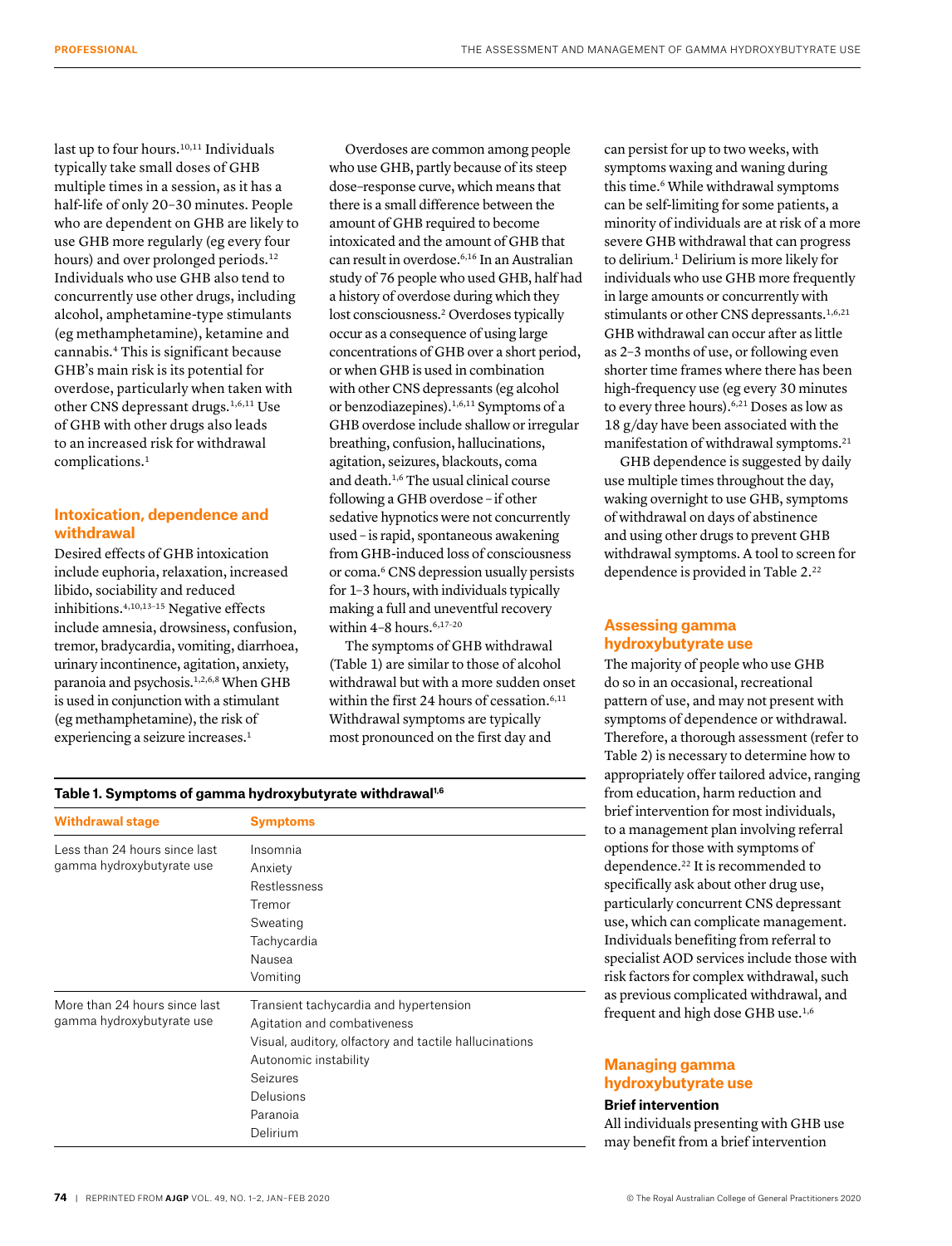using the feedback, responsibility, advice, menu of options, empathy and self-efficacy (FRAMES) approach in Table 3.23

## **Harm minimisation**

Individuals who plan to continue using GHB should be advised to adopt harm-minimisation strategies. This may include taking a smaller test dose first, setting limits on the quantity used in a session, only using GHB in safe places, telling someone what they have taken,

avoiding using AOD before or at the same time and reducing the quantity of GHB taken when combining drugs.<sup>24</sup> Individuals who use GHB should also be reminded of safe sexual practices and may be provided with the 'S-T-A-Y-I-N-G S-A-F-E' proforma in Table 4.6

## **Gamma hydroxybutyrate withdrawal management**

AOD specialist input is advised when planning support for GHB dependence (refer to Resources), as withdrawal can be associated with medical and psychiatric complications. A reducing regimen of benzodiazepines (eg diazepam) is the standard pharmacotherapy approach used for the management of GHB withdrawal. For mild withdrawal this is often adequate, in the context of a low-stimulus environment, adequate supportive care, nutrition and hydration.<sup>1,25</sup>

Some individuals may require referral to AOD specialist services for withdrawal support in either home or residential

#### **Table 2. Assessment of gamma hydroxybutyrate use**

| Screening for GHB dependence                                                                         |                                                                                                                                                                                                                                                                                                                                                                                 | Yes    | No     |
|------------------------------------------------------------------------------------------------------|---------------------------------------------------------------------------------------------------------------------------------------------------------------------------------------------------------------------------------------------------------------------------------------------------------------------------------------------------------------------------------|--------|--------|
| (the presence of ≥2 of these features within<br>a 12-month period suggests dependence) <sup>22</sup> | Strong urges or desires to use                                                                                                                                                                                                                                                                                                                                                  | □      | □      |
|                                                                                                      | Difficulties controlling use                                                                                                                                                                                                                                                                                                                                                    | $\Box$ | $\Box$ |
|                                                                                                      | Use of excessive amounts                                                                                                                                                                                                                                                                                                                                                        | $\Box$ | $\Box$ |
|                                                                                                      | Diminishing effect obtained from usual dose                                                                                                                                                                                                                                                                                                                                     | $\Box$ | $\Box$ |
|                                                                                                      | Use over a longer period of time than intended                                                                                                                                                                                                                                                                                                                                  | $\Box$ | $\Box$ |
|                                                                                                      | Use to relieve or avoid withdrawal symptoms                                                                                                                                                                                                                                                                                                                                     | $\Box$ | $\Box$ |
|                                                                                                      | Use despite related physical or psychological complications                                                                                                                                                                                                                                                                                                                     | $\Box$ | $\Box$ |
|                                                                                                      | Diminished ability to function in activities due to use                                                                                                                                                                                                                                                                                                                         | $\Box$ | $\Box$ |
|                                                                                                      | Failure to fulfil necessary obligations at work, school or home                                                                                                                                                                                                                                                                                                                 | $\Box$ | $\Box$ |
|                                                                                                      | Social problems or relationship difficulties caused by use                                                                                                                                                                                                                                                                                                                      | □      | □      |
|                                                                                                      | Use results in exposure to situations that are hazardous                                                                                                                                                                                                                                                                                                                        | $\Box$ | $\Box$ |
| Assessment of the individual's use of GHB                                                            | Quantity used?<br>Frequency of use?<br>Route of administration?<br>Setting of use?<br>Reasons for use?                                                                                                                                                                                                                                                                          |        |        |
| Assessment of the individual's past<br>experience and management of GHB<br>withdrawal and use        | Any history of complicated withdrawal from GHB use (eg delirium, seizures)?<br>Past withdrawal symptoms experienced?<br>How has withdrawal previously been managed?<br>Any past interactions with emergency services resulting from GHB use?<br>Any past interactions with drug and alcohol services for GHB use?<br>What was the outcome of previous withdrawal and treatment? |        |        |
| Screening for any other drug or alcohol use<br>or dependence                                         | Consider using a screening instrument such as the World Health Organization Alcohol,<br>Smoking and Substance Involvement Screening Test.                                                                                                                                                                                                                                       |        |        |
| Screening for any comorbid health issues                                                             | Does the individual have any comorbid physical issues?<br>Does the individual have any comorbid psychiatric issues?                                                                                                                                                                                                                                                             |        |        |
| Assessment of pregnancy status                                                                       | Women using GHB should be screened for pregnancy, which would complicate management<br>and warrant referral to specialist AOD services.                                                                                                                                                                                                                                         |        |        |
| AOD, alcohol and other drugs; GHB, gamma hydroxybutyrate                                             |                                                                                                                                                                                                                                                                                                                                                                                 |        |        |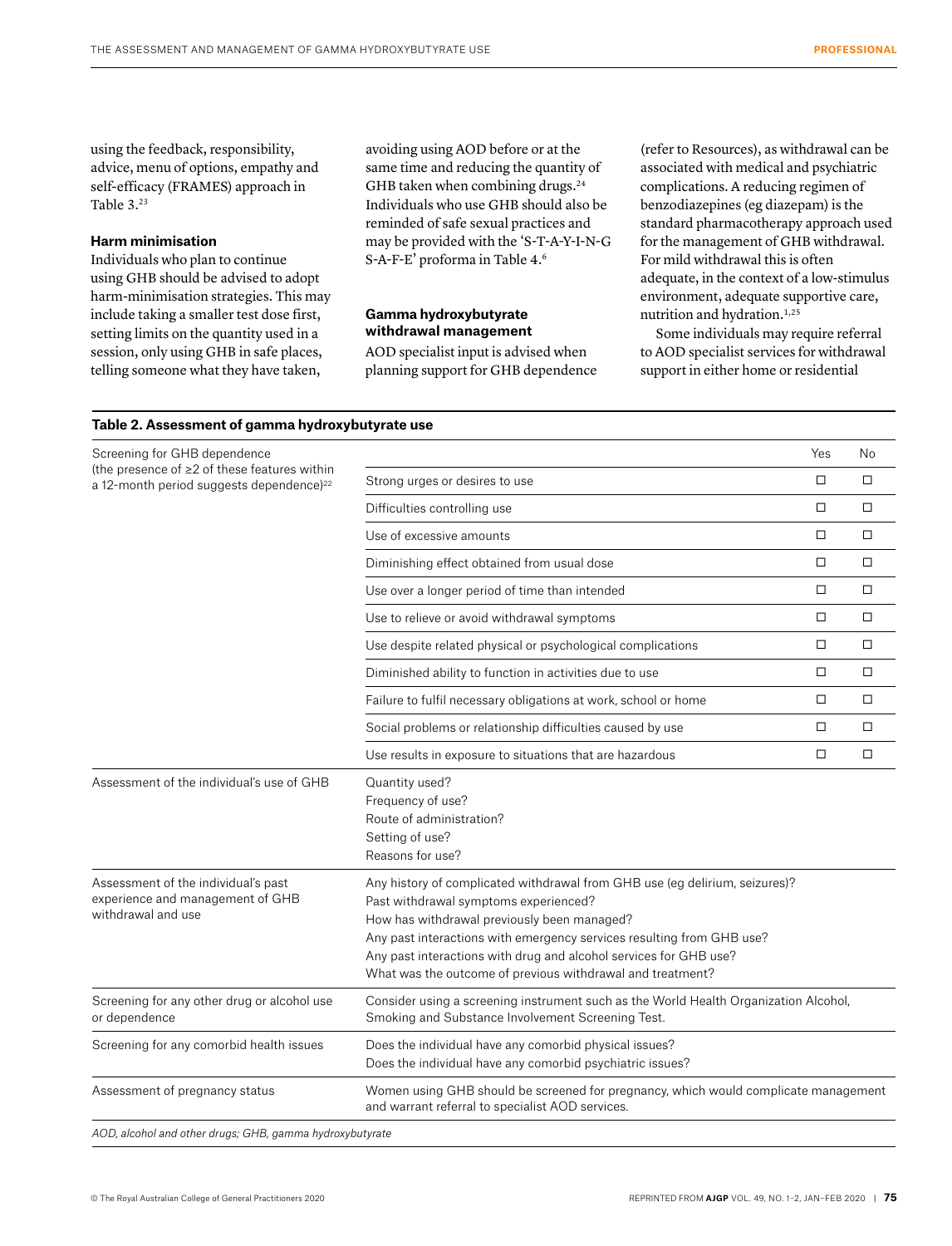settings. Individuals who have histories of complicated GHB withdrawal or high-frequency, high-dose use would be best advised to undertake withdrawal in a supervised setting. The prolonged and potentially severe symptoms that can be experienced by people who are

dependent on GHB may lead to a poor outcome if conducted at home – either as a consequence of possible medical complications or overdose if individuals attempt to relieve their withdrawal symptoms too early with alcohol and/or benzodiazepines.1 Similarly, individuals

## **Table 3. Feedback, responsibility, advice, menu of options, empathy and**  self-efficacy (FRAMES) approach<sup>23</sup>

| <b>F</b> eedback           | Provide feedback to the individual about the risks of their GHB use and<br>identify any risk factors for severe withdrawal                                                                        |
|----------------------------|---------------------------------------------------------------------------------------------------------------------------------------------------------------------------------------------------|
| Responsibility             | Reinforce that any decision to address the GHB use (or not) lies with<br>the user                                                                                                                 |
| Advice                     | Offer a simple and direct assessment of the impact GHB appears to be<br>having on the individual, advise on the risks of continued use and offer<br>your advice to the individual to address this |
| Menu                       | Provide a menu of options for the individual to manage their GHB use                                                                                                                              |
| Empathy                    | Consider the individual's perspective and be non-judgemental                                                                                                                                      |
| Self-efficacy              | Encourage the individual to believe they can change                                                                                                                                               |
| GHB, gamma hydroxybutyrate |                                                                                                                                                                                                   |

## **Table 4. STAYING SAFE6**

| S      | Seek medical attention immediately if you have taken too much GHB. Do not use<br>other drugs in the hope of reversing the effects.                                                                 |
|--------|----------------------------------------------------------------------------------------------------------------------------------------------------------------------------------------------------|
| $\top$ | Two or more substances used at the same time increase the risk of overdose<br>significantly (especially sedatives; eg alcohol, ketamine).                                                          |
| A      | Always measure GHB doses accurately (eq with a syringe or pipette). Wait until the<br>effects are felt and do not re-dose for at least two hours.                                                  |
| Υ      | You should always avoid using GHB on your own and always use in a safe place and<br>with someone who has not taken it, as it is common to become unconscious.                                      |
|        | If you have used and are going to sleep, sleep on your side in case you are sick. Place<br>sleeping or unconscious friends in the recovery position.                                               |
| N      | Never keep GHB in drink bottles, where it might be drunk by others not aware of the<br>content. Add food colouring to avoid accidental drinking.                                                   |
| G      | GHB is addictive and dependence can happen quickly. Avoid frequent use, especially<br>daily use.                                                                                                   |
| S      | Severe and potentially serious GHB withdrawal symptoms occur if you are<br>dependent and you miss a dose or reduce amounts taken abruptly.                                                         |
| A      | Acute withdrawal symptoms and have no GHB? Seek medical help immediately in<br>an emergency department.                                                                                            |
| F      | Find medical support for planned GHB detoxification. Do not attempt to stop<br>abruptly on your own. If you want to reduce your dose, do so in very small doses until<br>you find medical support. |
| F      | Employ methods to stabilise your use; consumption diaries can be helpful.                                                                                                                          |
|        | GHB, gamma hydroxybutyrate                                                                                                                                                                         |

who are dependent on GHB should be advised not to abruptly cease their use or attempt an unsupported detoxification. If an individual who uses GHB has any symptoms of complicated withdrawal or delirium, they should be immediately transferred to a tertiary hospital for inpatient management with AOD specialist support.

## **Gamma hydroxybutyrate withdrawal management in individuals with co-occurring mental illness**

A mental illness is not a contraindication to GHB withdrawal, especially when an individual's use of GHB is putting their health at risk.<sup>1</sup> There can, however, be a complex and bi-directional relationship between GHB use and withdrawal and mental health problems. GHB use and withdrawal may manifest as, or worsen, psychiatric symptoms.3 Anxiety and psychotic symptoms have been observed during the acute withdrawal period, and if these interfere with functioning or cause risk to the individual or others, referral to specialist mental health services may be required. Conversely, the presence of mental illness may increase the complexity of care required during withdrawal.<sup>1</sup> Assessment by specialist AOD services with access to mental health input (eg within 'dual diagnosis' clinics) is therefore recommended for the coordination of care of these individuals. Furthermore, if active mental health symptoms are present, the advantages and disadvantages of commencing withdrawal should be considered with the individual and their treating mental health clinician or team.

## **Post-withdrawal care planning**

It is vital to have a discussion about the increased risk of overdose resulting from reduced tolerance to GHB after any GHB withdrawal.<sup>1</sup>

Post-withdrawal care planning should commence prior to withdrawal and be led by the individual. This may include referral to AOD services for relapse prevention counselling, management of other additional substance use, and review and management of possible underlying mental health issues or psychosocial stressors.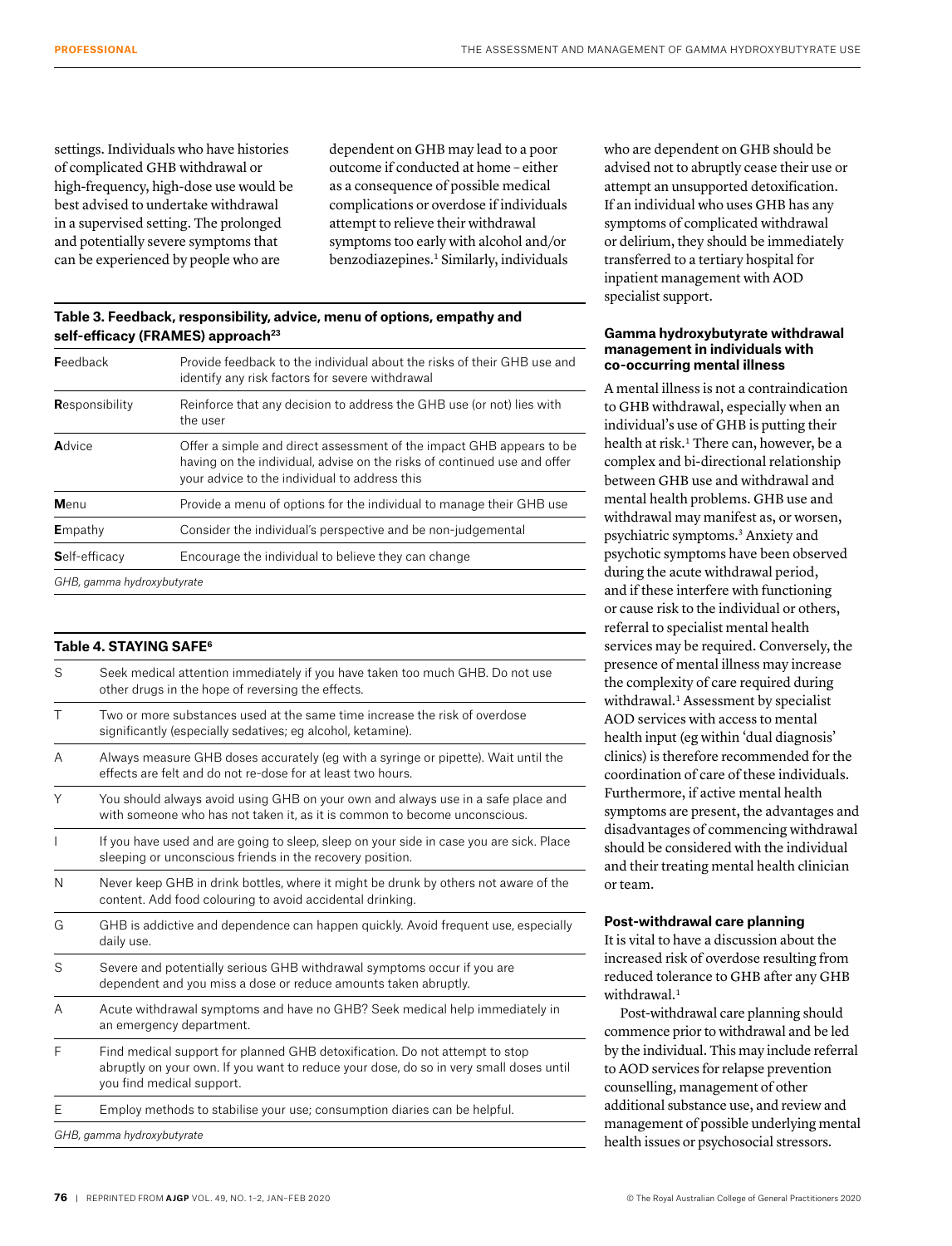Post-withdrawal care aims to support the individual's goals relating to substance-use recovery. A holistic approach is recommended, with consideration of the individual's safety and protection, accommodation stability, financial stability, capacity to work, relationships and any concurrent legal or child-protection issues. Where possible, any significant others should be encouraged to support the individual and help implement the post-withdrawal plan.

## **Families/significant others**

Consideration should be given to the needs of family and significant others when managing an individual who uses GHB. Where appropriate, information should be provided to the family and significant others regarding the GHB withdrawal process and support services available to them.

## **Resources**

Patient factsheets about GHB use are available from the following organisations:

- **•** Alcohol and Drug Foundation (https://adf.org.au/drug-facts/ghb/)
- **•** TouchBase (https://touchbase.org.au/ alcohol-and-drugs/ghbgbl).

GPs wishing to speak with an AOD specialist for secondary advice may contact their local AOD service or their state or territory telephone AOD specialist consultancy service. These numbers are not for patients and are for use by health professionals only:

- **•** New South Wales/Australian Capital Territory: Drug and Alcohol Specialist Advisory Service (DASAS) – (02) 9361 8006
- **•** Victoria: Drug and Alcohol Clinical Advisory Service (DACAS VIC) – 1800 812 804
- **•** Queensland: Alcohol and Drug Clinical Advisory Service (ADCAS) – 1800 290 928
- **•** South Australia: Drug and Alcohol Clinical Advisory Service (DACAS) – (08) 7087 1742
- **•** Tasmania: DACAS VIC 1800 630 093
- **•** Northern Territory: DACAS VIC 1800 111 092
- **•** Western Australia: Clinical Advisory Service – (08) 9442 5042.

Wherever possible, individuals who identify as lesbian, gay, bisexual, trans and gender diverse, intersex and queer (LGBTIQ) should be referred to a health promotion organisation that reinforces a message of LGBTIQ inclusivity and acceptance. A referral database is available from Q Life, the national counselling and referral service for LGBTIQ people: Q Life – 1800 184 527.

## **CASE**

James, aged 23 years, is a man who presents to you after a presentation to the emergency department (ED) on the weekend. He was transported to the ED by ambulance when his partner, Anne, became concerned by his uncharacteristic jealousy and erratic behaviour. When assessed in the ED, James admitted to having used 'ice' (methamphetamine) and GHB. He acknowledged a tendency to become transiently concerned about Anne's fidelity when smoking methamphetamine, but remained able to challenge this thought and denied any intention to harm Anne. James settled after being administered 10 mg diazepam and observed for few hours in the ED. The discharge summary recommends follow-up and management planning for his methamphetamine and GHB use. James is also seeking to cease his substance use as he is concerned that his recent jealousy while intoxicated is straining his relationship with Anne.

You assess James using Table 2 and identify that James has been smoking 0.1 g methamphetamine and swallowing up to 10 mL GHB when out clubbing on weekends. He first started using these drugs six months ago and does not meet the criteria for dependence. His use has been perpetuated by his enjoyment of the 'buzz' and euphoria he experiences when intoxicated on methamphetamine and GHB. He describes at least one unintentional GHB overdose in the past when his friends discovered him 'sleeping' in a corner at a party after using GHB. He does not use GHB during the week when he works as a labourer and does not have any craving. James

has never previously sought addiction treatment, has no comorbid physical or mental health issues, and would consider drug and alcohol counselling.

Your assessment suggests that James has no markers for dependent use and is not at risk of a withdrawal syndrome. Your management of James may include providing brief intervention using the FRAMES approach in Table 3, harm-minimisation education using the STAYING SAFE proforma in Table 4 and referral to drug and alcohol counselling. Anne is also likely to benefit from being involved in James' care planning and may be provided information about support services available to her.

#### **Authors**

Vicky Phan BMed, MPH, MPsychiatry, GCertAlc&DrugSt, Addiction Psychiatry Registrar, Turning Point, Eastern Health, Vic

Shalini Arunogiri MBBS (Hons), MSc, MPsychiatry, PhD, FRANZCP, Addiction Psychiatrist and Deputy Clinical Director, Turning Point, Eastern Health, Vic; Senior Lecturer, Monash Addiction Research Centre and Eastern Health Clinical School, Monash University, Vic

Dan I Lubman BSc (Hons), MBChB, PhD, FRANZCP, FAChAM, Director, Turning Point, Eastern Health, Vic; Professor, Monash Addiction Research Centre and Eastern Health Clinical School, Monash University, Vic. dan.lubman@monash.edu

Competing interests: DIL is on an advisory board for Indivior.

Funding: DIL reports grants from National Health and Medical Research Council, Australian Research Council, VicHealth, Victorian Responsible Gambling Foundation, Google and Camurus, outside the submitted work. He also received speaking honoraria from Camurus, Indivior, Lundbeck, AstraZeneca, Janssen-Cilag, Servier and Shire, outside of the submitted work.

Provenance and peer review: Commissioned, externally peer reviewed.

#### **References**

- 1. Manning V, Arunogiri S, Frei M, et al. Alcohol and other drug withdrawal: Practice guidelines. 3rd edn. Richmond, Vic: Turning Point, 2018.
- 2. Degenhardt L, Darke S, Dillon P. GHB use among Australians: Characteristics, use patterns and associated harm. Drug Alcohol Depend 2002;67(1):89–94. doi: 10.1016/s0376- 8716(02)00017-0.
- 3. Dietze PM, Cvetkovski S, Barratt MJ, Clemens S. Patterns and incidence of gammahydroxybutyrate (GHB)-related ambulance attendances in Melbourne, Victoria. Med J Aust 2008;188(12):709–11. doi: 10.5694/j.1326- 5377.2008.tb01851.x.
- 4. Hillebrand J, Olszewski D, Sedefov R. GHB and its precusor GBL: An emerging trend case study. Lisbon: EMCDDA, 2008.